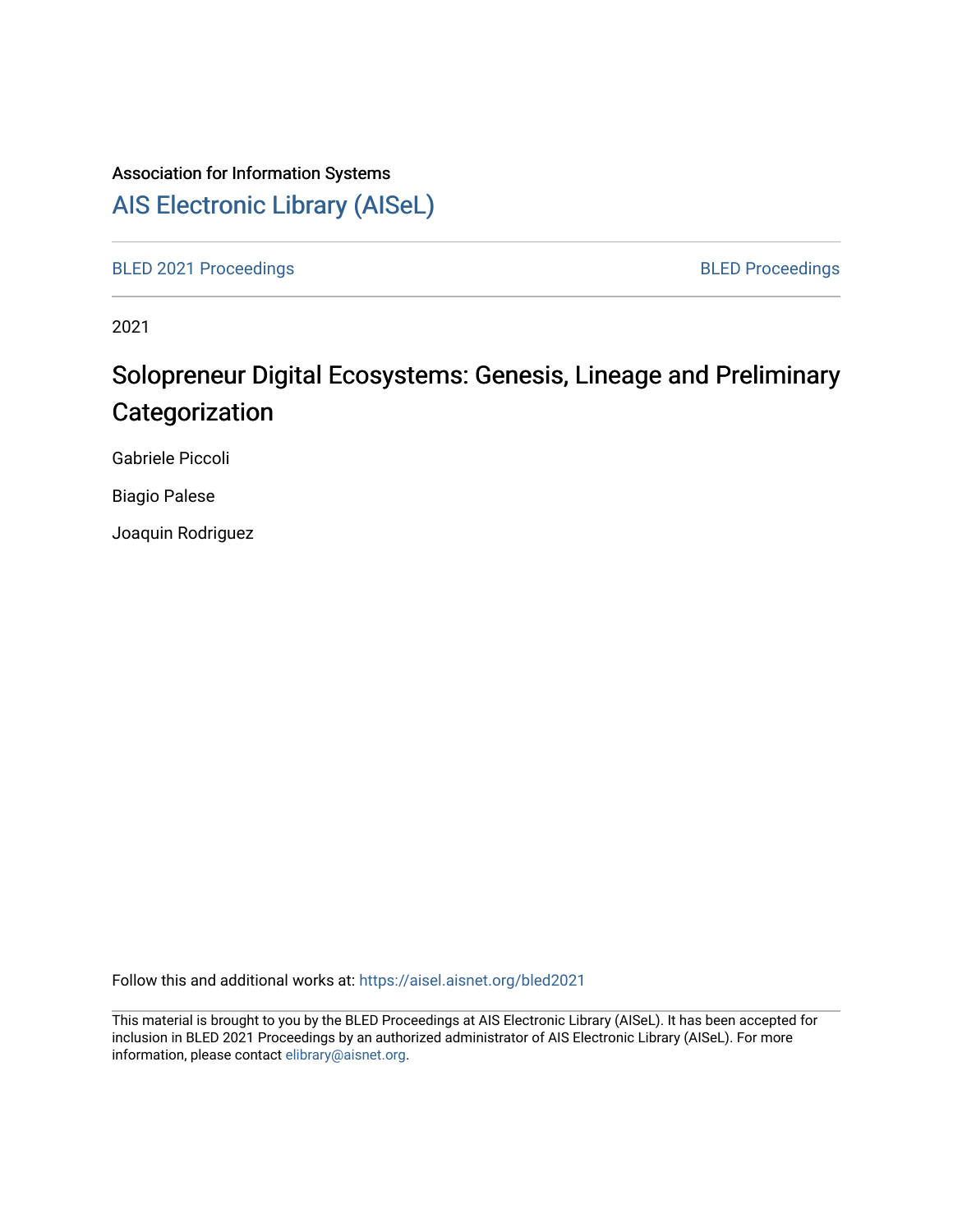# **SOLOPRENEUR DIGITAL ECOSYSTEMS: GENESIS, LINEAGE AND PRELIMINARY CATEGORIZATION**

# GABRIELE PICCOLI,<sup>1</sup> BIAGIO PALESE<sup>2</sup> &

# JOAQUIN RODRIGUEZ<sup>3</sup>

<sup>1</sup> Louisiana State University and University of Pavia, Business Education Complex, Baton Rouge, Los Angeles 70803, United States of America; e-mail: gpiccoli@cct.lsu.edu

<sup>2</sup>Northern Illinois University, College of Business, DeKalb, Illinois 60115, United States of America; e-mail: bpalese@niu.edu

<sup>3</sup>Grenoble Ecole de Management, 12 rue Pierre Sémard, 38000 Grenoble, France; e-mail: joaquin.rodriguez@grenoble-em.com

**Abstract** This paper traces the genesis and lineage of solopreneur digital ecosystems. These ecosystems, fostered by a digital environment that is infrastructural, combinatorial and servitized, are enabling the rise to prominence of the solopreneur. We theorize solopreneur digital ecosystems as the latest incarnation of systems beyond firm control, with digital platforms and digital marketplaces as their principal enablers. In an effort to compare them from the perspective of the solopreneur, we categorize solopreneur digital ecosystems on three dimensions: algorithmic control, commoditization, and lock-in. Our work contributes a framework that solopreneurs can use to identify ecosystems in which they can optimally invest their talents and scarce resources. We discuss the findings of this mapping and draw implications for research and practice.

**Keywords:**

digital ecosystems, solopreneur, digita resources, creato economy, gig economy



DOI https://doi.org/10.18690/978-961-286-485-9.18 ISBN 978-961-286-485-9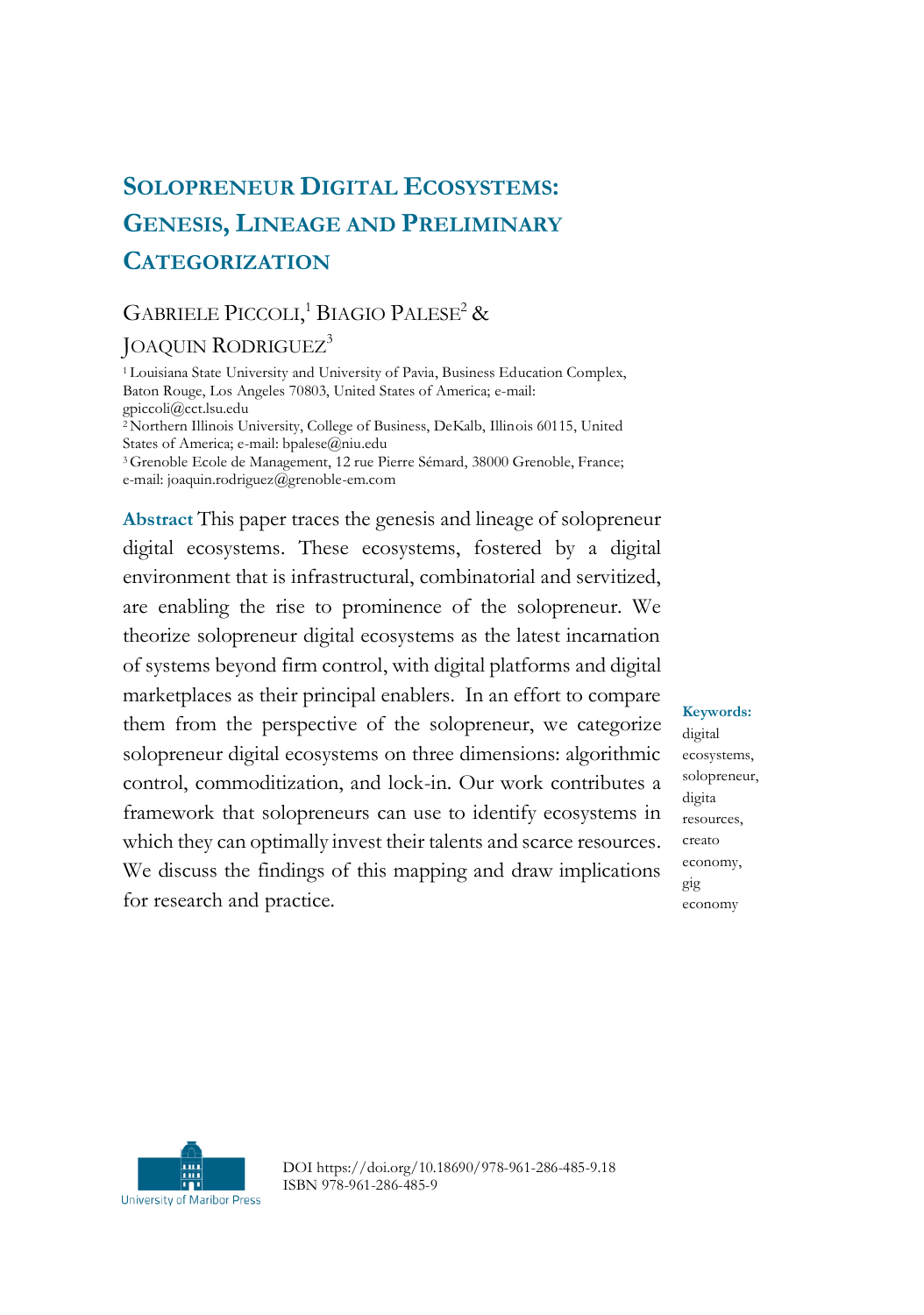#### **1 Introduction**

The prediction that "by reducing the costs of coordination, information technology will lead to an overall shift toward proportionately more use of markets-rather than hierarchies-to coordinate economic activity" (Malone et al 1987 p. 484) has proven true. What the prediction did not foreshadow, however, was that such markets would also be digital. As software continues to "eat the world" (Andreessen 2011), digital ecosystems have dramatically impacted business strategies and society more generally. One such impact is on individual's revenue generating activities and the growing opportunity to unbundle work from employment. As automation and machine learning advancements threaten a larger swath of traditional jobs (Manyika et al 2017), there is an unprecedented opportunity for human talent to be unleashed in digital ecosystems that enable demand and offer matching at a never-before-seen scale (Jin 2020).

According to the *Oxford Dictionary*, a solopreneur is »a person who sets up and runs a business on their own«. Solopreneurs, of course, are not a novelty of the digital age. But interest in solopreneurship has grown noticeably in the last two decades<sup>1</sup> due to the rise of what we call solopreneur digital ecosystems (SDE). SDEs promise to simplify access to (self-)employment, particularly in disadvantaged or marginalized communities, by providing digital tools enabling solopreneurs to organize their work and overcome some of the barriers to employment they usually face (Dillahunt and Malone 2015). However, selection of a SDE is a critical early decision by solopreneurs seeking to maximize the return on their invested time and talents. This article takes the solopreneur perspective, investigating how digital enablers of different SDEs affect solopreneurs' strategic options. It contributes to a cohesive research agenda centered on SDE by providing an early categorization of their digital enablers and a framework to evaluate competing SDE. It also draws implications for research and practice based on the categorization of the ecosystems.

 $\overline{a}$ 

<sup>1</sup> The term did not appear until 1996, according to the Google Books ngram viewer, and grew more than 63-fold between its advent and 2019.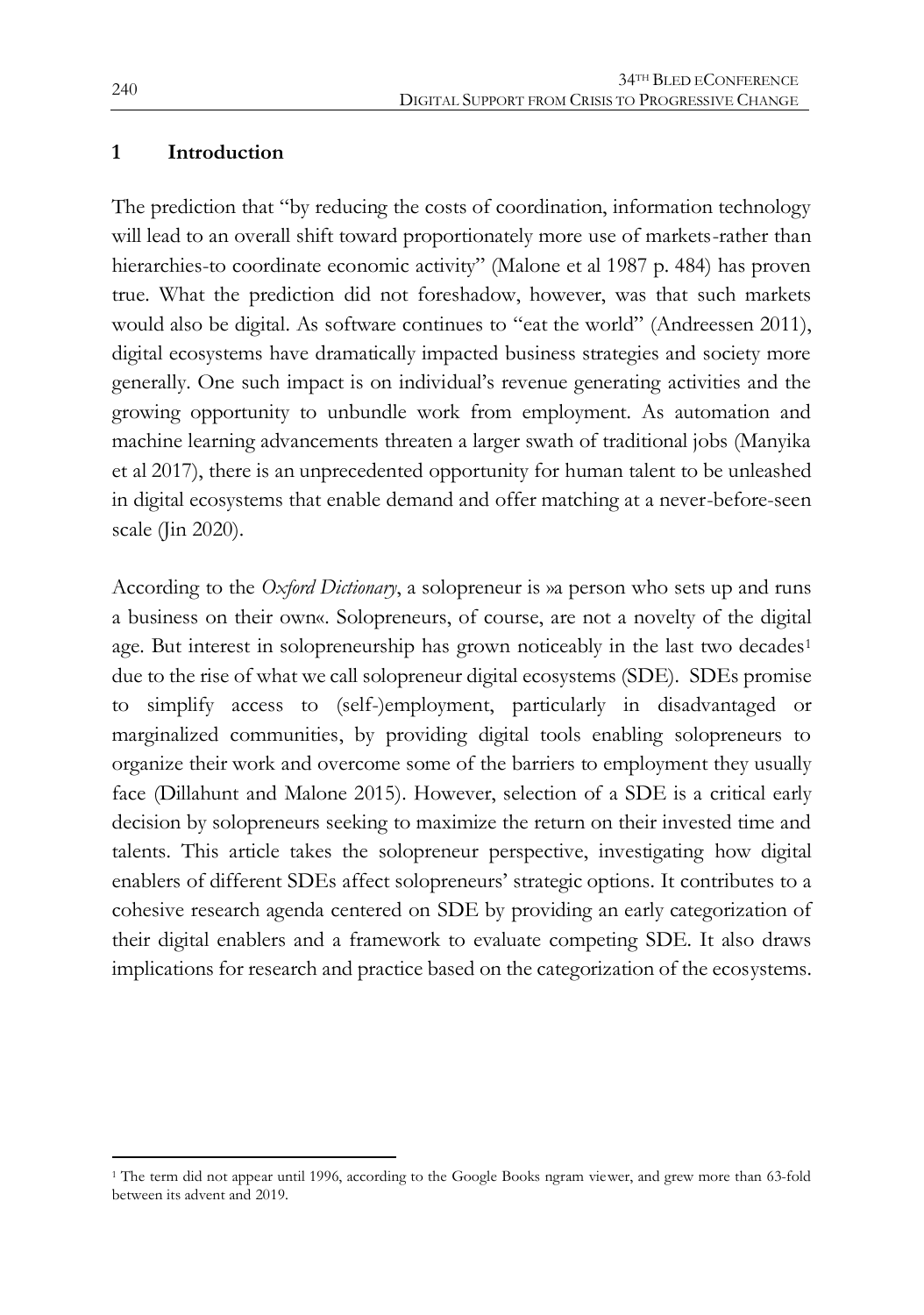### **2 Theoretical foundations**

Before the advent of the Internet, organizational information systems were fully controlled by the firm that built, purchased or commissioned them to an outsourcer to operate on the firm's behalf. But the internet and the services built on top of it ushered in an era of systems beyond firm control. Systems beyond firm control are information systems neither designed nor commissioned by a firm that the organization must use to compete (Palese and Piccoli 2018). They are socio-technical arrangements that enable transactions and value exchanges. Online review systems, a prototypical example, have transformed how travelers search and share information. Their features and functionalities are not designed or controlled by travel companies, yet hoteliers, restaurateurs, and other travel operators cannot ignore dominant ones (e.g., TripAdvisor, Booking).

Systems beyond firm control are ecosystems: groups of interacting and interdependent entities and their environments. SDEs are a special kind of ecosystem in which the bulk of participants are solopreneurs serving end-consumers in an infrastructural, combinatorial and servitized environment that provides digital enablers (Piccoli et al 2020). Those digital enablers are digital platforms and digital marketplaces that allow the solopreneurs to organize and commercialize their work without formally joining a company in a traditional employment working arrangement. Digital enablers are the novel instruments solopreneurs use to create their products/services and/or the organizational processes to manage and run a business operation independently.

The definition of SDE advanced here is broad enough to encompass gig economy workers (e.g., Uber), social media influencers (e.g., Instagram) and digital creators (e.g., Twitch). It is in line with recent research that identifies "platform ecosystems" as "semi-regulated marketplaces that foster entrepreneurial action under the coordination and direction of the platform sponsor, or as multisided markets enabling transactions among distinct groups of users" (Jacobides et al 2018 p. 2258).

To categorize the variety of SDE, it is important to recognize the characteristics of the digital enablers that make them possible. To the best of our knowledge, the literature lacks such categorization, which makes it difficult to evaluate the inevitable trade-offs between competing SDEs and offer reliable guidance for maximizing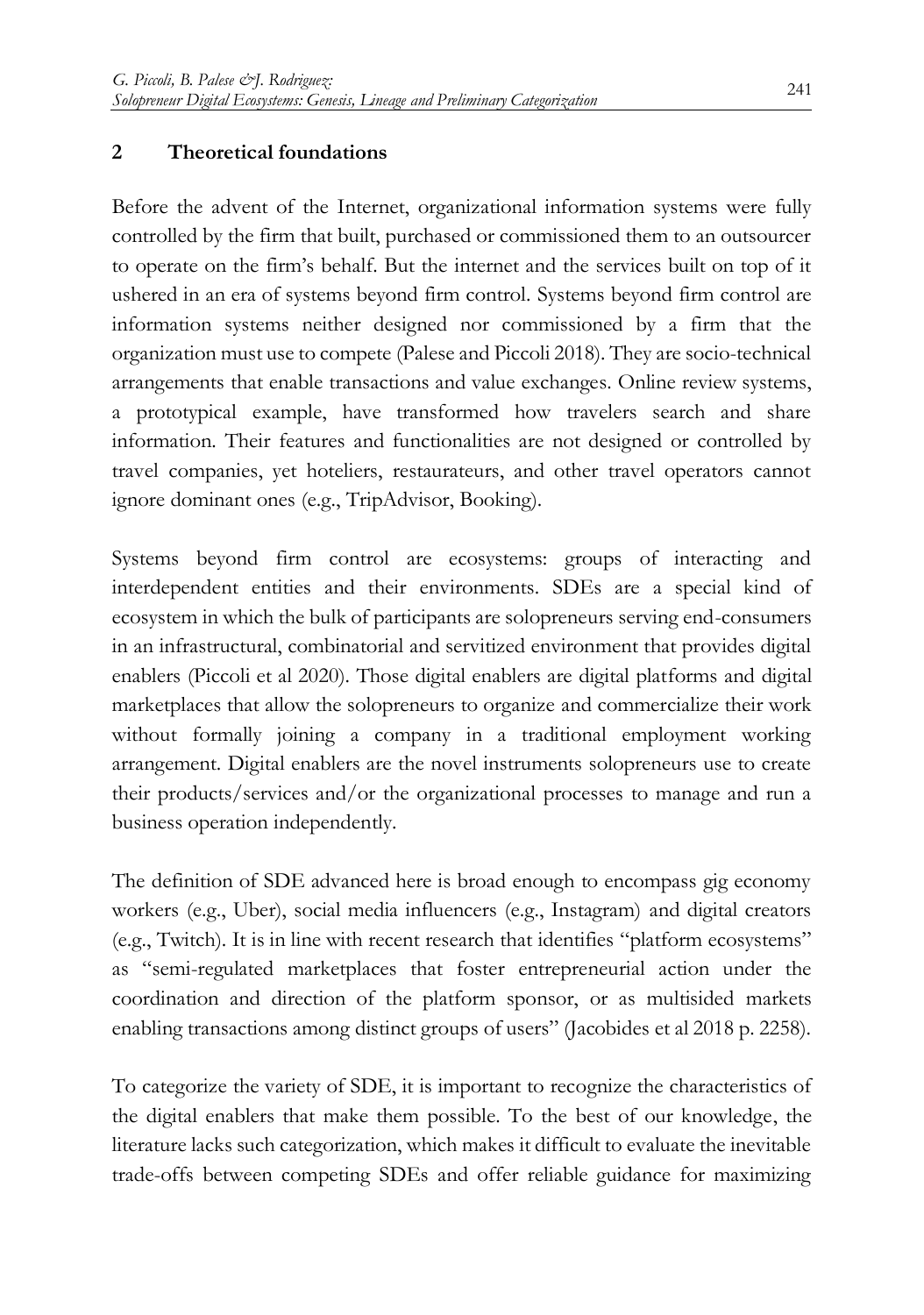cospecialized investments in competing ecosystems. We introduce and define the major categories of digital enablers that shape modern SDE.

# **2.1 Digital Marketplaces**

Digital marketplaces are the digital spaces in which buyers and sellers "exchange product information, coordinate, and transact" (Pavlou and Gefen 2004 p. 40). They exercise control over the products and services listed by sellers (Eaton et al 2015). Thus, digital marketplaces differentiate themselves by exercising control over the type, characteristics, number, and quality of products and services offered by sellers. They enable trust between buyers and sellers by guaranteeing levels of customer protection (e.g., refunds), reliable payment transfers (e.g., escrow services), and mechanisms to ensure that transactions are based on accurate and reliable information (e.g., ratings) (Pavlou and Gefen 2004. Finally, they facilitate discovery of products and services by customers (Li et al 2018). Digital marketplaces with a significant number of suppliers incur high search costs and seek to reduce costs by implementing tools that enable customers to easily find products and services of interest.

# **2.2 Digital Platforms**

In line with recent literature, we define digital platforms as evolving sociotechnical systems with modular design architecture that expose digital resources module designers use to produce innovations (Constantinides et al 2018). We define digital resources as a specific class of digital objects (Faulkner and Runde 2019) that a) are modular; b) encapsulate objects of value, namely specific assets and/or capabilities; c) and are accessible by way of a programmatic bitstring interface (Piccoli et al 2020). By specifying a modular architecture and exposing digital resources, digital platforms enable the creation of new modules (i.e., complementors) that extend their functionality. More importantly, they offer combinatorial and servitized resources solopreneurs can leverage to build innovative products and services (i.e., vertical platforms) and devise new business models (i.e., horizontal platforms). Depending on their architecture, characteristics, and variety of digital resources exposed, digital platforms engender different levels of generativity (Zittrain 2006). For example, a highly generative platform like Roblox enables solopreneurs to create an infinite variety of games and applications for the Roblox "metaverse." On the other end of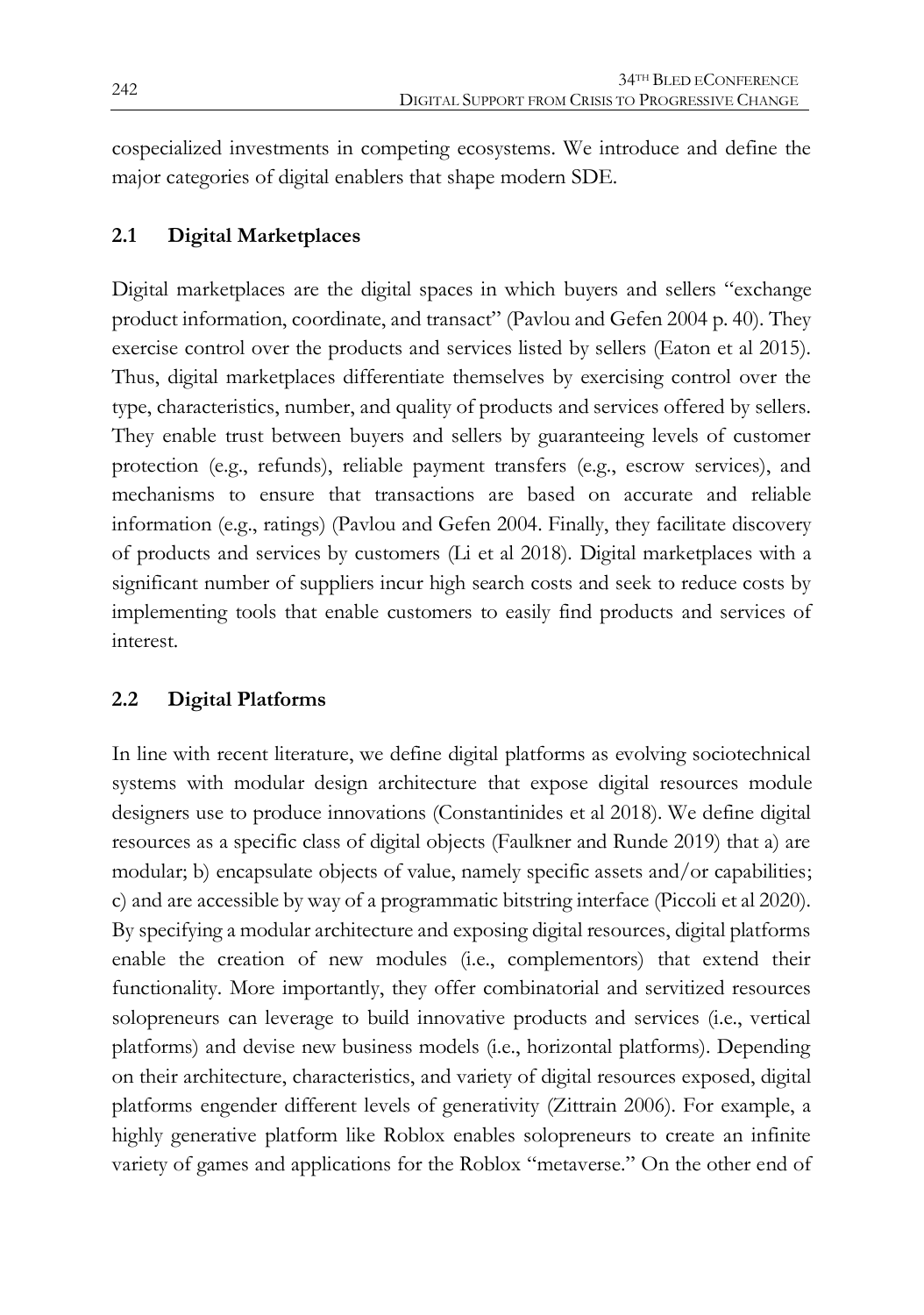the spectrum (i.e., the extensibility of the platform is zero), the platform becomes a tool. For example, Substack provides a number of resources for solopreneurs in newsletter and podcasting spaces. These individuals can create products (e.g., a newsletter) and run businesses (e.g., manage mailing lists, collect payment) by configuring/using instruments made available by Substack. However, Substack does not expose interfaces that enable complementors to contribute new modules or enable solopreneurs to extend the functionality of existing modules.

# **2.3 Integrated Platforms and Marketplaces**

While early research treated platforms and marketplaces as interchangeable constructs (Rochet and Tirole, 2003), more recent work has articulated the difference between the two (Benlian et al 2015). An increasing number of organizations purposefully integrate and simultaneously manage a digital platform and a digital marketplace (Ghazawneh and Henfridsson 2015). By doing so they concurrently control marketplace and platform functionalities. The integration of the two yields unprecedented power through the simultaneous control of the products/services (via platform ownership) and distribution and monetization channel (via marketplace ownership). In this type of SDE, solopreneurs are required to abide by both a prespecified product or business architecture and marketplace governance rules enforced by the owner of digital enablers at the center of the ecosystem. Examples include ecosystems anchored by such firms as Amazon in retail, Spotify in podcasting, or Deliveroo in food delivery. They represent the latest examples in the evolution of systems beyond firm control.

# **3 Solopreneur digital ecosystems as algorithmic economies**

Solopreneur digital ecosystems are characterized by resources made available by digital platform and digital marketplace owners. Those resources enable transactions between solopreneurs and consumers as well as creation of solopreneurs' products or services. Thus, SDEs become "algorithmic economies" in which decision-making coordination and control functions are embedded in the ecosystem's digital enablers' algorithms (Möhlmann et al 2020). Consider, for example, product visibility in physical retail. It is characterized by limited shelf space, managed through ad hoc contractual agreements, and has stable underlying performance drivers. Conversely, digital shelves in a digital marketplace are theoretically unlimited, and product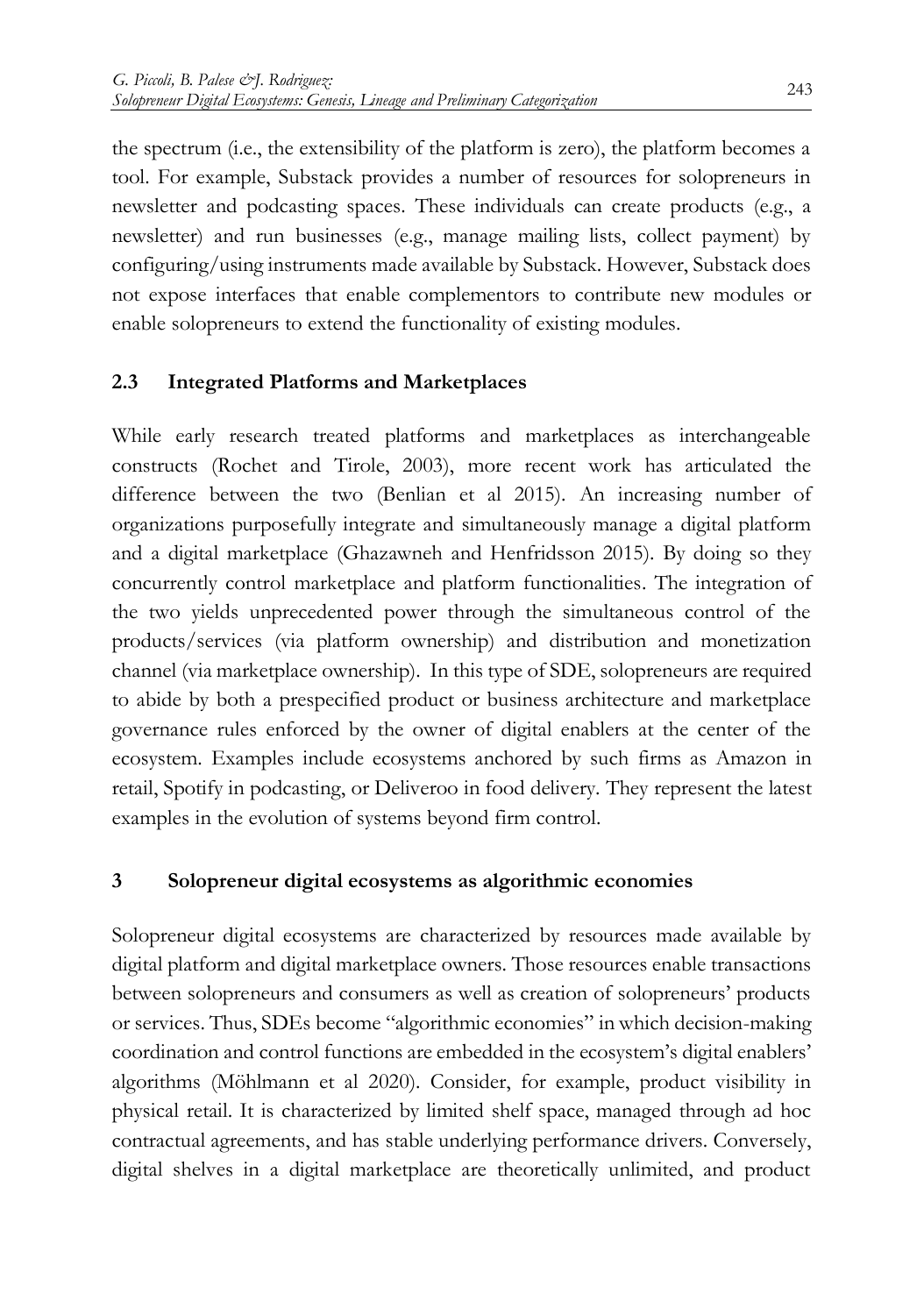visibility is determined by evolving algorithms that operate in real time and are often proprietary and inscrutable. This distinctive characteristic of algorithmic economies represents an added layer of complexity solopreneurs need to manage when joining a digital ecosystem.

# **4 Preliminary classification dimensions**

Keeping with our focus on investigating how the digital enablers of different SDEs affect solopreneurs' strategic options, we advance a preliminary categorization of SDEs based on analysis of the primary digital enablers of each ecosystem. These enablers expose digital, IT and complementary resources (Piccoli and Ives 2005, Piccoli et al 2020) supporting solopreneurs in the development and/or commercialization of their innovations (i.e., products and services). Solopreneurs in turn orchestrate a purposefully arranged set of resources in pursuit of their goals. Such goals are typically commercial, measured in revenue and profits, but can also be personal (e.g., self-actualization, validation). The focus on solopreneurs as the primary beneficiaries of our work requires a categorization that, while concentrating on digital enablers as the unit of analysis, is designed to be practical for solopreneurs deciding in which ecosystems to optimally invest their talents and scarce resources. Specifically, we adopt the following three dimensions:

- Algorithmic control. This dimension captures the automatic enforcement of control mechanisms through algorithms implemented in software programs (Möhlmann et al 2020). It determines the degrees of freedom solopreneurs can exert as they operate within the ecosystem. It includes control over the product or service specifications (e.g., Uber's eligibility for Uber Black as a rating above 4.85), control over the manner in which work is organized (e.g., Uber's expectation that riders accept a ride withing 15-30 seconds), and control over the solopreneur's relationships with customers and the visibility of their offerings (e.g., Uber's algorithmic matching of riders to drivers).
- Commoditization. Commoditization stems from the design features adopted by digital enablers. While the fungibility of what the solopreneurs produce is an important consideration, with highly fungible solopreneur offerings being more substitutable, commoditization is a function of the resources that the enablers expose to solopreneurs and the functionalities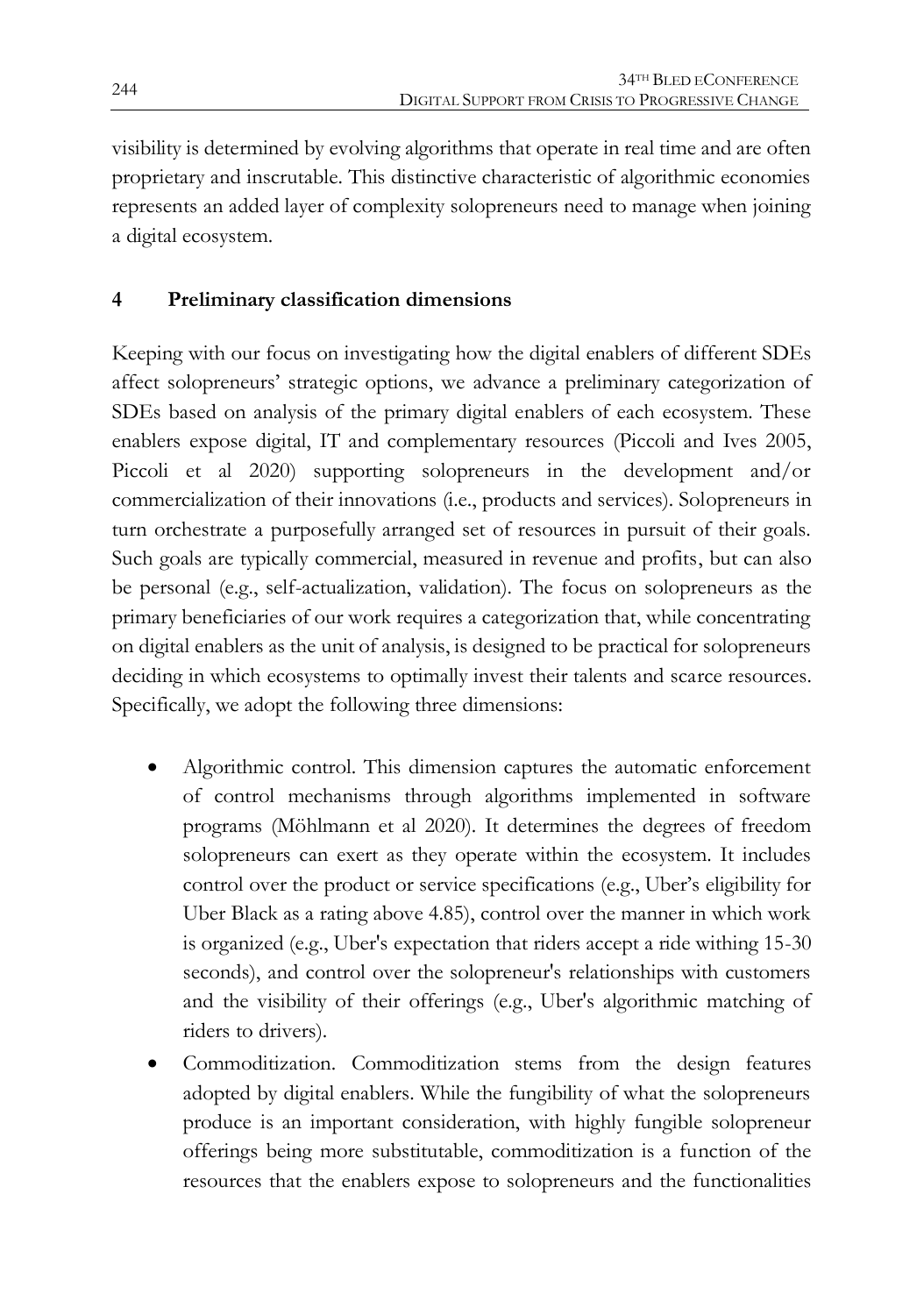available to users. Consider the example of Instacart, the grocery delivery marketplace, and Dumpling, a competing digital platform designed to offer "everything you need to start, run, and grow your own personal shopping business." Instacart personal shoppers are entirely fungible, since there are no features in Instacart to request a specific shopper and all interactions between the shopper and the customer are managed within the app. Conversely, Dumpling's design is geared toward enabling the shopper to develop and maintain a base of recurring customers who trust her. Over time, personal shoppers on Dumpling become non-fungible to their loyal customers.

 Creator lock-in. Lock-in is a function of switching costs, defined as the current value of all the tangible and intangible co-specialized investments the solopreneur has made in the ecosystem (Piccoli and Ives 2005). The higher the switching costs, the more difficult it is for solopreneurs to continue operating when migrating to a competing ecosystem. Uber drivers lose their driving history and reputation score if they migrate to a competitor (e.g., Lyft). Since history and reputation are critical input to the matching algorithm, or the ability to offer premium services (e.g., Uber Black), lockin is substantial. Conversely, while a writer migrating from Substack needs to learn how to operate her newsletter in the competing ecosystem (e.g., Revue), Substack writers own their mailing list and payment relationship with subscribers (i.e., switching costs are relatively low). However, "even when switching costs appear low, they can be critical for strategy" (Shapiro and Varian 1999, p. 108), with the critical element being "not the absolute magnitude of the cost of switching, but its size relative to the value received from the [platform resources]" (Piccoli and Ives, 2005 p. 762).

#### **5 Data and Results**

1

While the three dimensions are clearly related, they capture different aspects of the decision-making space solopreneurs must investigate when deciding which ecosystem to select. We screened 200 digital enablers, evaluating the Gross Merchandise Value (GMV), number of active solopreneurs and users in their ecosystems.<sup>2</sup> We selected the top 10 by GMV, by number of users and number of

<sup>2</sup> We used the list on Sidehustlestack (https://sidehustlestack.co/) as the starting point of our selection.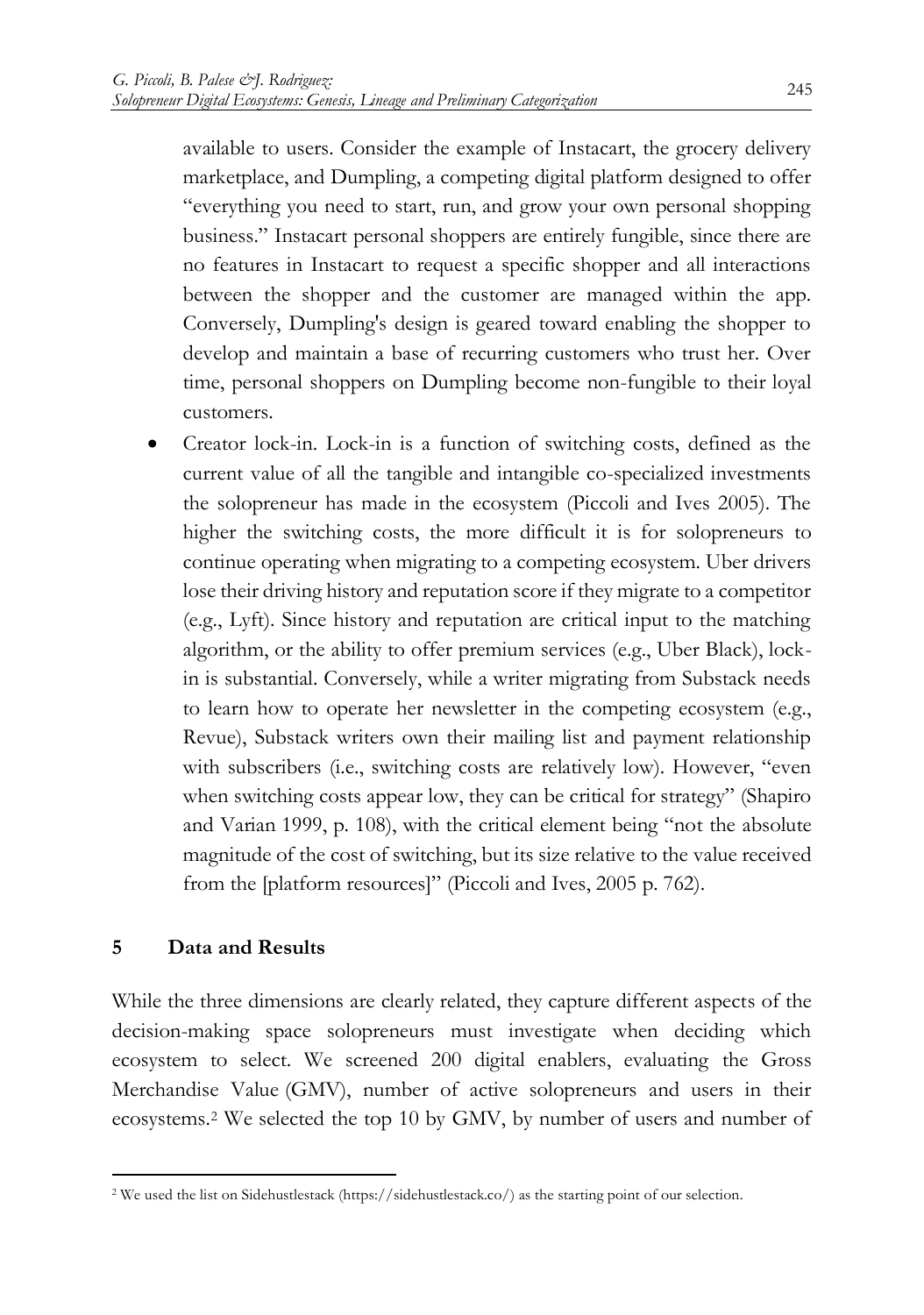solopreneurs. We classified the resulting 30 distinct SDEs <sup>3</sup> by type of primary digital enabler (i.e., digital platforms, marketplaces and integrated platforms and marketplaces) and rated them on a scale from 1 (lowest) to 5 (highest) for algorithmic control, commoditization and lock-in.<sup>4</sup> The top 30 solopreneur digital ecosystems are anchored by 4 digital platforms, 14 digital marketplaces and 12 integrated platforms and marketplaces. We detected significant variability across the three dimensions of algorithmic control, commoditization and lock-in [\(Table \)](#page-8-0).

<span id="page-8-0"></span>

|                               | Digital<br>Platforms | Marketplaces | <b>Integrated Platforms and</b><br>Marketplaces |
|-------------------------------|----------------------|--------------|-------------------------------------------------|
| Number                        | 4                    | 14           | 12                                              |
| Algorithmic control<br>(mean) | 2.25                 | 2.64         | 2.83                                            |
| Algorithmic control<br>(sd)   | 0.50                 | 1.08         | 0.84                                            |
| Commoditization<br>(mean)     | 2.25                 | 3.29         | 3.17                                            |
| Commoditization<br>(sd)       | 0.50                 | 0.83         | 1.19                                            |
| Lock-in(mean)                 | 2.75                 | 3.14         | 3.33                                            |
| $Lock-in(sd)$                 | 0.50                 | 0.95         | 1.07                                            |

**Table 1: Descriptive Statistics by Digital Enabler category**

These results indicate that the characteristics of solopreneur digital ecosystems heavily depend on the design choices of their primary digital enablers rather than on uncontrollable or inherent characteristics of the ecosystems. In other words, the solopreneurs compete within an algorithmic economy they can perhaps influence, but certainly cannot control (i.e., a system beyond firm control). Instead control of the system rests with the firms that design, manage and own the primary digital enablers. Our results also show significant differences across the three types of digital enablers, with marketplaces and integrated platforms and marketplaces showing similar patterns, while platforms diverge. This preliminary observation may indicate some mimetic tendencies by competing digital enablers. Alternatively, it may

1

<sup>&</sup>lt;sup>3</sup> If a platform was among the top 10 in multiple lists, we included it only once. On each list we continued selection until we classified 10 digital enablers of solopreneur digital ecosystems (e.g., Uber was top 10 in all 3 dimensions, but we included it only in the top 10 by GMV).

<sup>4</sup> Following Krippendorff (2018) we provided a classification procedure to two independent coders (available upon request to the authors) and computed inter-rater reliability. We recorded a kappa value of 0.93. In the second stage, a third coder reviewed only the SDEs without full agreement. Those SDEs were discussed among the coders in a consolidation meeting that lead to full agreement.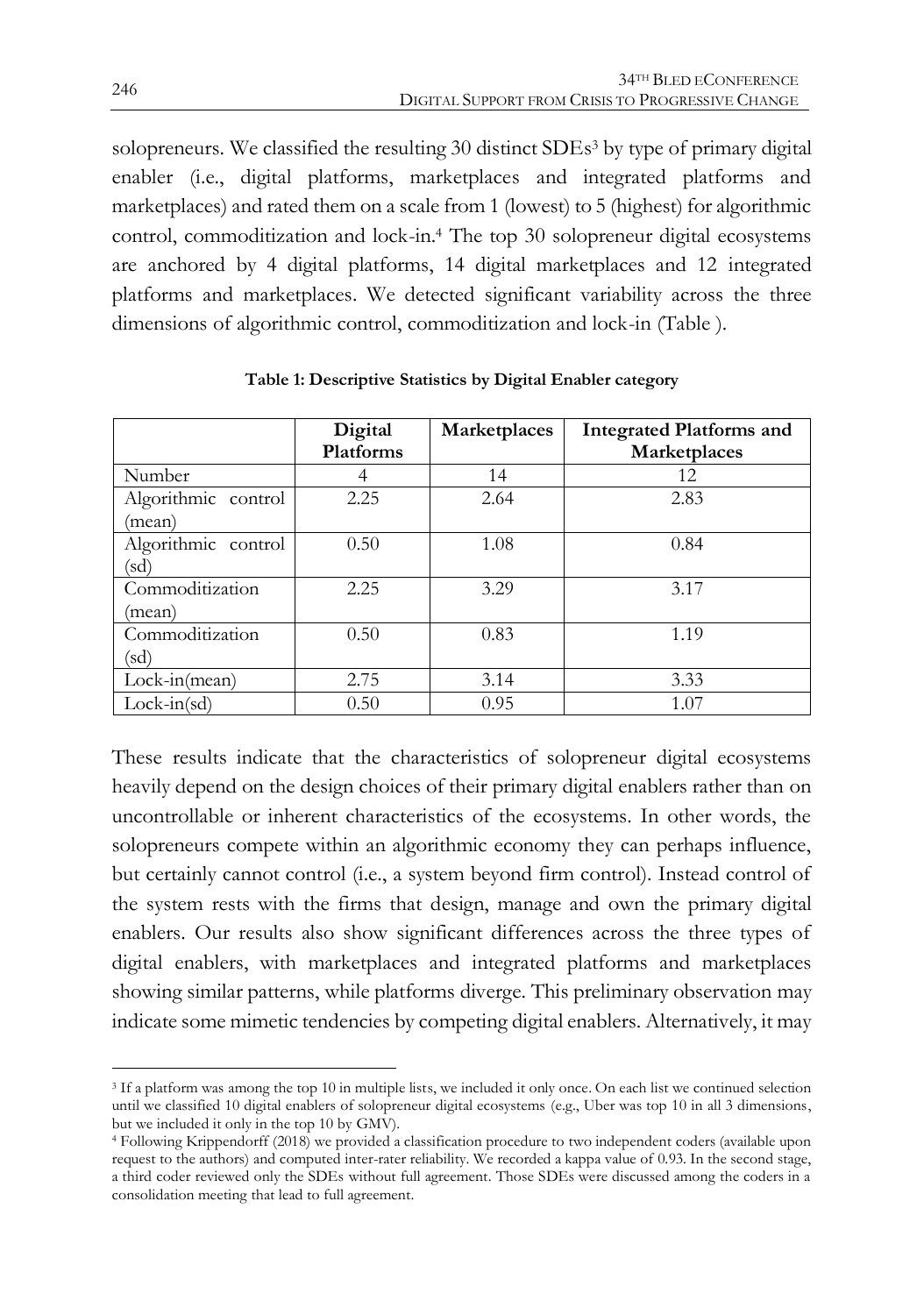be that the type of digital enabler constrains, at least in part, its owner's design choices (see discussion).

<span id="page-9-0"></span>

| Ecosystem type      | Digital     | Digital      | <b>Integrated Platforms</b> |
|---------------------|-------------|--------------|-----------------------------|
|                     | Platforms   | Marketplaces | and Marketplaces            |
| GMV (mean)          | 456,750,000 | 507,092,857  | 1,562,829,667               |
| Users (mean)        | 175,750,000 | 98,838,182   | 24,740,000                  |
| Solopreneurs (mean) | 366,667     | .780,000     | 1,533,917                   |

**Table 2: GMV, users and solopreneurs statistics by ecosystems type**

SDEs anchored by firms that integrate a platform and a marketplace in our sample have the highest average GMV [\(Table\)](#page-9-0), about three times higher than an SDE anchored by either a digital marketplace or a digital platform. This result shows the power of integrating the two enablers, likely stemming from their ability to control resources underpinning solopreneurs' products/services and their transactions with consumers. It appears that the most successful firms that integrate both a platform and a marketplace enable superior value propositions and successfully aggregate customers demand, resulting in higher GMV.

Marketplaces, be it as a standalone enabler or when integrated with a platform, attract, on average, a larger number of solopreneurs, with digital platforms only reaching a fifth of the other two types of digital enablers. This result may depend on the draw and incentives SDEs anchored by a digital marketplace create for solopreneurs. As marketplaces provide direct access to customers, it is a simple strategic decision to join – but simple may not imply advantageous (see discussion).

The above argument leads to the expectation that marketplaces also dominate in number of users. The opposite is true in our sample, which suggests marketplaces only draw a subset of consumers in most markets.<sup>5</sup> Conversely, lacking a marketplace, digital platforms focus on providing tools to reach and serve all consumers in an addressable market. When successful, digital platforms empower solopreneurs to serve customers both directly and across marketplaces – resulting in successful digital platforms attracting twice as many customers as the average marketplace and seven times as much as the average integrated platform and

 $\overline{a}$ <sup>5</sup> Amazon, widely seen as a monopolist in the US, only controls about 35% of ecommerce transactions by value and only 6% of all retail.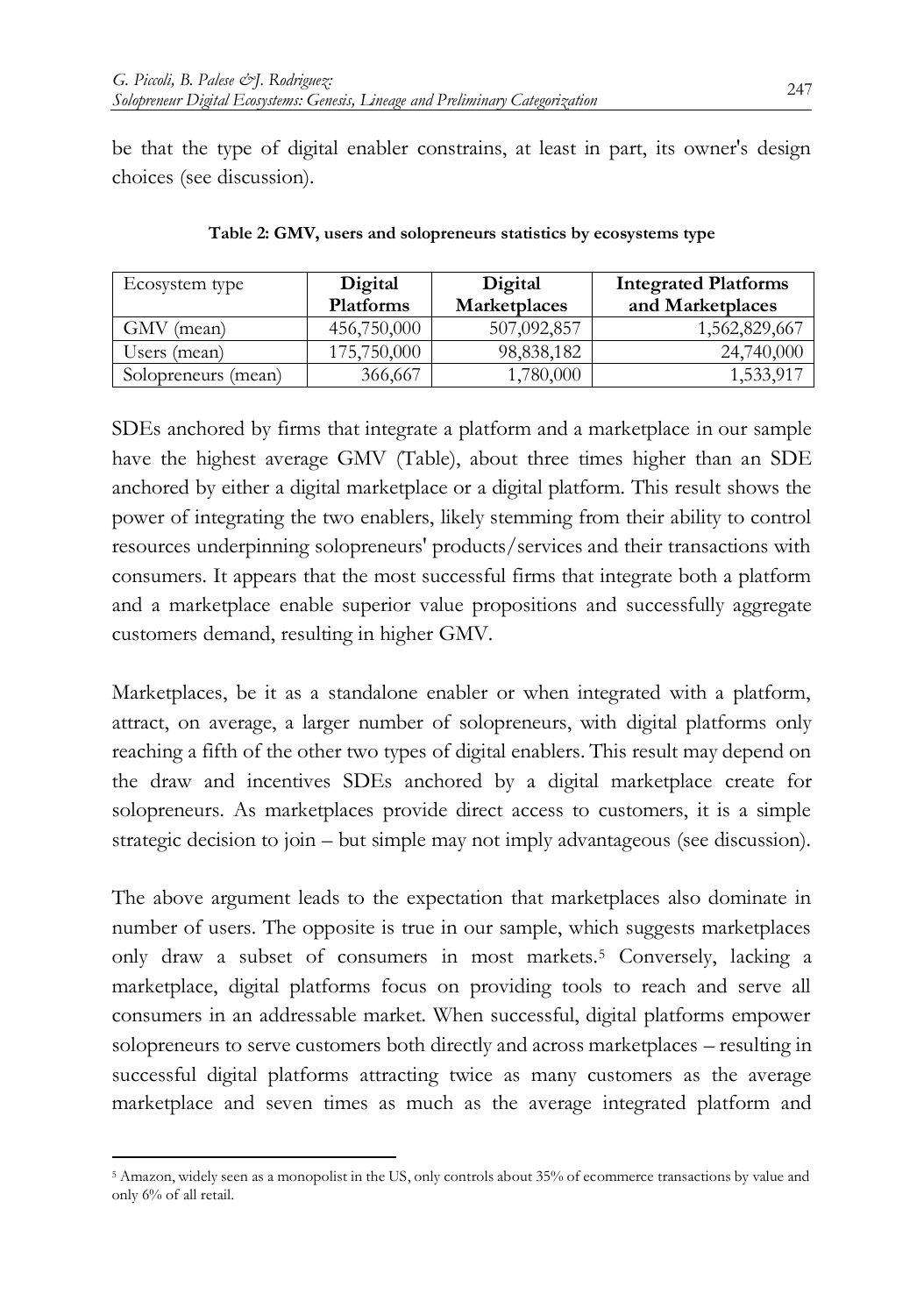marketplace. Charting distributions of SDEs across the three dimensions shows how most combinations are completely absent (87.2%), with 21 of the 30 observations concentrated in only 7 combinations. While the low number of ecosystems codified in this preliminary study is likely responsible for these results, the observation points to some converge toward the dominant designs. Moreover, stricter configurations (e.g., 4, 5, 5) appear viable only when the digital enabler encompasses a marketplace.

#### **6 Discussion and Conclusions**

Taken together, our results suggest that while the draw of marketplaces may be inescapable, solopreneurs must be weary of their power. The limited number of digital platforms we categorized, compared to the other two types of digital enablers, suggests that control of a marketplace contributes to growth in terms of GMV and the ability to attract solopreneurs. However, digital platforms dominate in the number of users in the ecosystem. In other words, controlling a marketplace helps firms that own the primary digital enabler of a solopreneur digital ecosystem to also serve as the catalyst for supply. We speculate this feature attracts solopreneurs because it simplifies their "route to market." However, such simplification comes at a cost, making the solopreneurs more dependent on the firm that owns critical marketplace resources since they mediate the solopreneur's ability to develop a digital relationship with customers.

The above result is corroborated by the average score of each digital enabler type on algorithmic control, commoditization and lock-in. Digital enablers that include a marketplace are fairly consistent, with scores that exceed digital platforms by about 30%. We ascribe this result to the control marketplaces exert over solopreneurs' commercialization practices. Moreover, there appears to be a positive correlation between algorithmic control and commoditization, which hints at the need to standardize the signals and variables used for representing solopreneurs' creations. In other words, there may be an implicit commoditization pressure of solopreneurs' creations, even when not purposedly designed by digital enabler owners who, in search of efficiency through algorithmic control, seek to enforce standards in categorization and evaluation of offers. Solopreneurs in these digital ecosystems compete for visibility with only a limited understanding of the algorithm's inner workings and the casual paths that govern the relationship between actions and results. The algorithms can rapidly, continuously, and comprehensively evaluate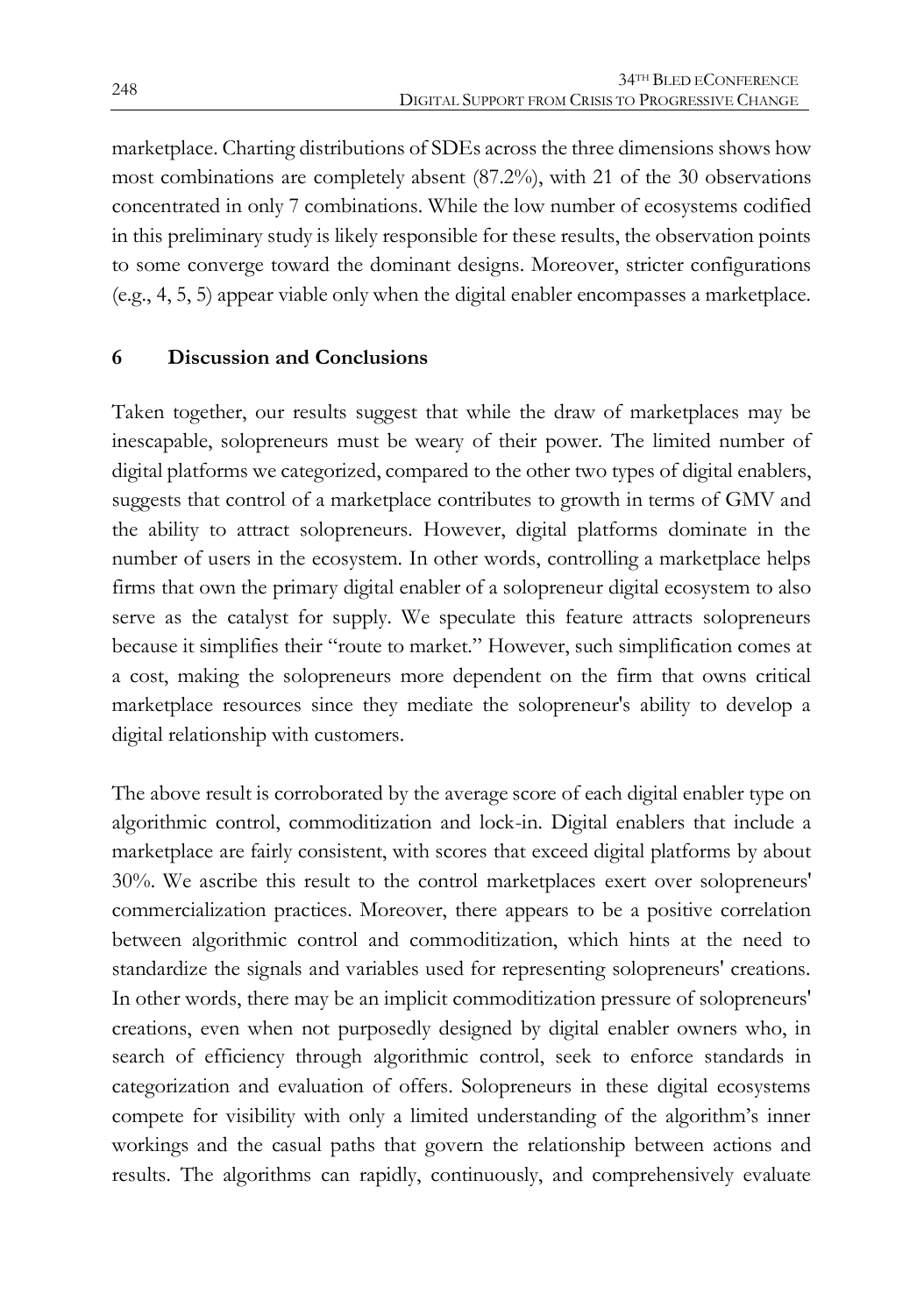solopreneurs' products and services, resulting in an economy that is hypercompetitive and commoditizing toward suppliers (Möhlmann et al 2020).

The above pressures are not present in digital platforms, which lack marketplace control. The search for algorithmic efficiency is focused on work processes that enable the solopreneur and result in a low commoditization score. Digital platforms may inherently spur differentiation and innovation in product/service and business model/operations. We are convinced that design choices by the digital enabler owners are critical; however, preliminary results point to structural differences between the types of enablers.

We summarize our analysis in the following 2x2 matrix, mapping the depth and breadth of commercialization services and of product and/or operations support digital enablers provide [\(Figure\)](#page-11-0).



<span id="page-11-0"></span>**Figure 2: Dimensions of Digital Enablement in Solopreneur Digital Ecosystems** Source: authors

The matrix captures the type of analysis our work offers to solopreneurs seeking to strategically invest their talents and scarce resources. On the one hand, deeper support generally speeds up product/service creation, market access and transaction completion. But when leveraging a wider array of digital resources offered by the enablers, the solopreneur must carefully analyze the design to evaluate the resulting degree of algorithmic control, commoditization and lock-in. As an illustration, we mapped the 10 most representative SDE in our sample. We hope that, despite its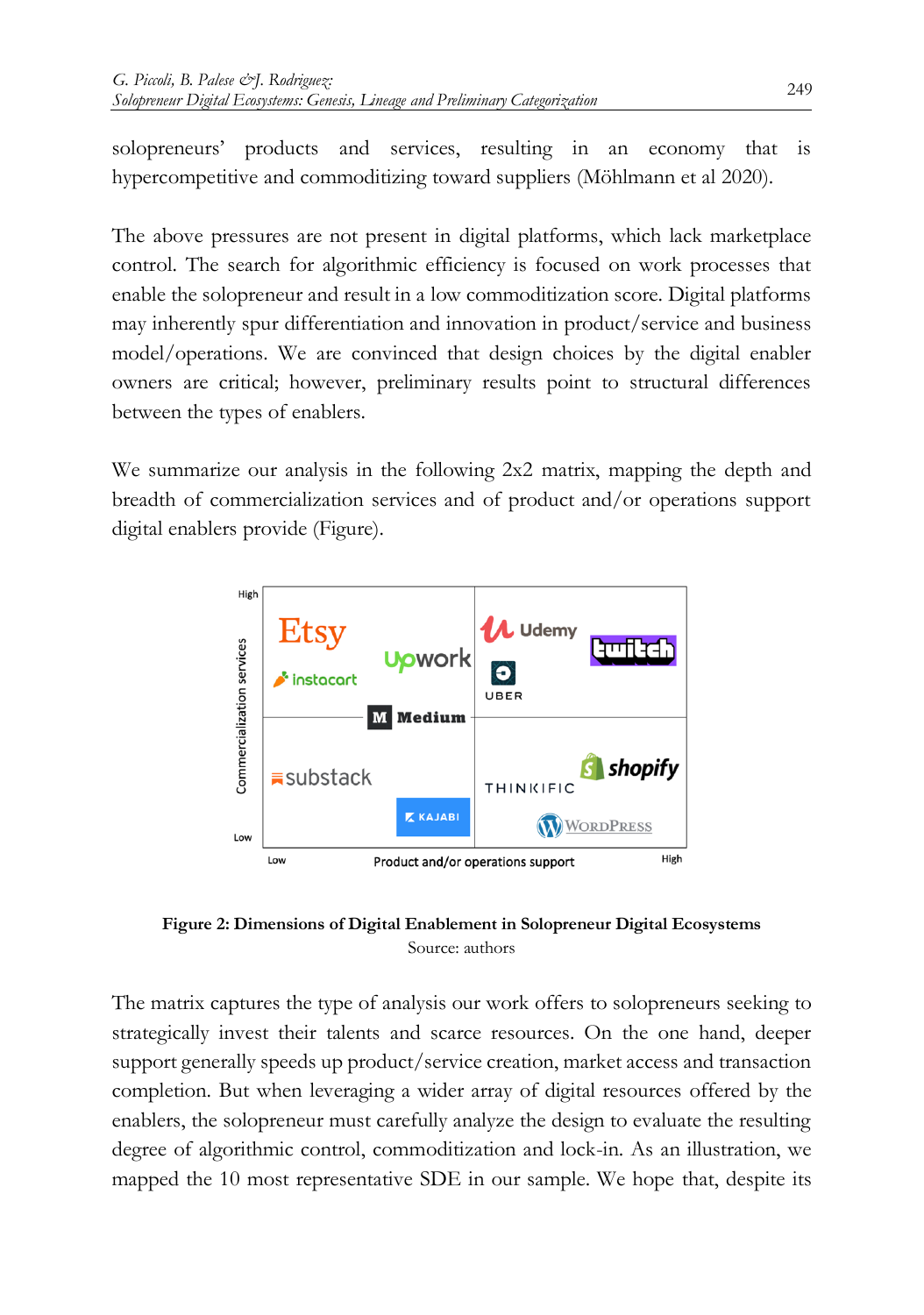limitations, our preliminary work will inspire future research focused on helping the emerging middle class of solopreneurs (Jin 2020) to take advantage of the increasing opportunities to unbundle work from employment in solopreneur digital ecosystems.

#### **References**

- Andreessen, M. (2011). "Why Software Is Eating the World," Wall Street Journal. (https://www.wsj.com/articles/SB10001424053111903480904576512250915629460, accessed July 15, 2018).
- Benlian, A., Hilkert, D., & Hess, T. (2015). How open is this Platform? The Meaning and Measurement of Platform Openness from the Complementers' Perspective. Journal of Information Technology, 30(3), 209–228. https://doi.org/10.1057/jit.2015.6
- Constantinides, P., Henfridsson, O., and Parker, G. G. (2018). Platforms and Infrastructures in the Digital Age, Information Systems Research (29:2), pp. 381–400. [\(https://doi.org/10.1287/isre.2018.0794\)](https://doi.org/10.1287/isre.2018.0794).
- Dillahunt, T. R., and Malone, A. R. 2015. "The Promise of the Sharing Economy among Disadvantaged Communities," in Proceedings of the 33rd Annual ACM Conference on Human Factors in Computing Systems, CHI '15, New York, NY, USA: Association for Computing Machinery, April 18, pp. 2285– 2294.
- Eaton, B., Elaluf-Calderwood, S., and Sorensen, C. (2015). "Distributed Tuning of Boundary Resources: The Case of Apple's IOS Service System," MIS Quarterly (39:1), 217+
- Faulkner, P., and Runde, J. (2019). Theorizing the Digital Object, MIS Quarterly (43:4).
- Jacobides, M. G., Cennamo, C., and Gawer, A. (2018). "Towards a Theory of Ecosystems," Strategic
- Management Journal (39:8), pp. 2255–2276. (https://doi.org/10.1002/smj.2904).
- Jin, L. (2020) The Creator Economy Needs a Middle Class. Harvard Business Review.
- Jin, L. (2020) Unbundling Work from Employment. Substack. Available at: https://li.substack.com/p/unbundling-work-from-employment
- Li, L., Chen, J., & Raghunathan, S. (2018). Recommender system rethink: Implications for an electronic marketplace with competing manufacturers. Information Systems Research, 29(4), 1003-1023.
- Malone, T., Yates, J., and Benjamin, R. (1987). Electronic markets and electronic hierarchies. Communications of the ACM 30 (6), 484-497
- Manyika, J., Chui, M., Miremadi, M., Bughin, J., George, K., Willmott, P., Dewhurst, M. (2017). A future that works: Automation, employment, and productivity. Mckinsey. Available at: https://www.mckinsey.com/~/media/McKinsey/Featured%20Insights/Digital%20Disrupti on/Harnessing%20automation%20for%20a%20future%20that%20works/MGI-A-futurethat-works\_Full-report.pdf
- Möhlmann, M., Zalmanson, L., Henfridsson, O., & Gregory, R. W. (2020). Algorithmic management of work on online labor platforms: when matching meets control. MIS Quarterly: Management Information Systems, 1-54.
- Palese, B., and Piccoli, G. (2018). Effective Use of Systems Beyond the Firm's Control: The Case of Online Review Systems, In Proceedings of the 39th International Conference of Information Systems, San Francisco, USA

Pavlou, P. and Gefen, D. (2004.) Building effective online marketplaces with institution-based trust

Information Systems Research, 15 (1) (2004), pp. 35-62

Piccoli, G., and Ives, B. (2005). II-Dependent Strategic Initiatives and Sustained Competitive Advantage: A Review and Synthesis of the Literature, MIS Quarterly (29:4), pp. 747–776.